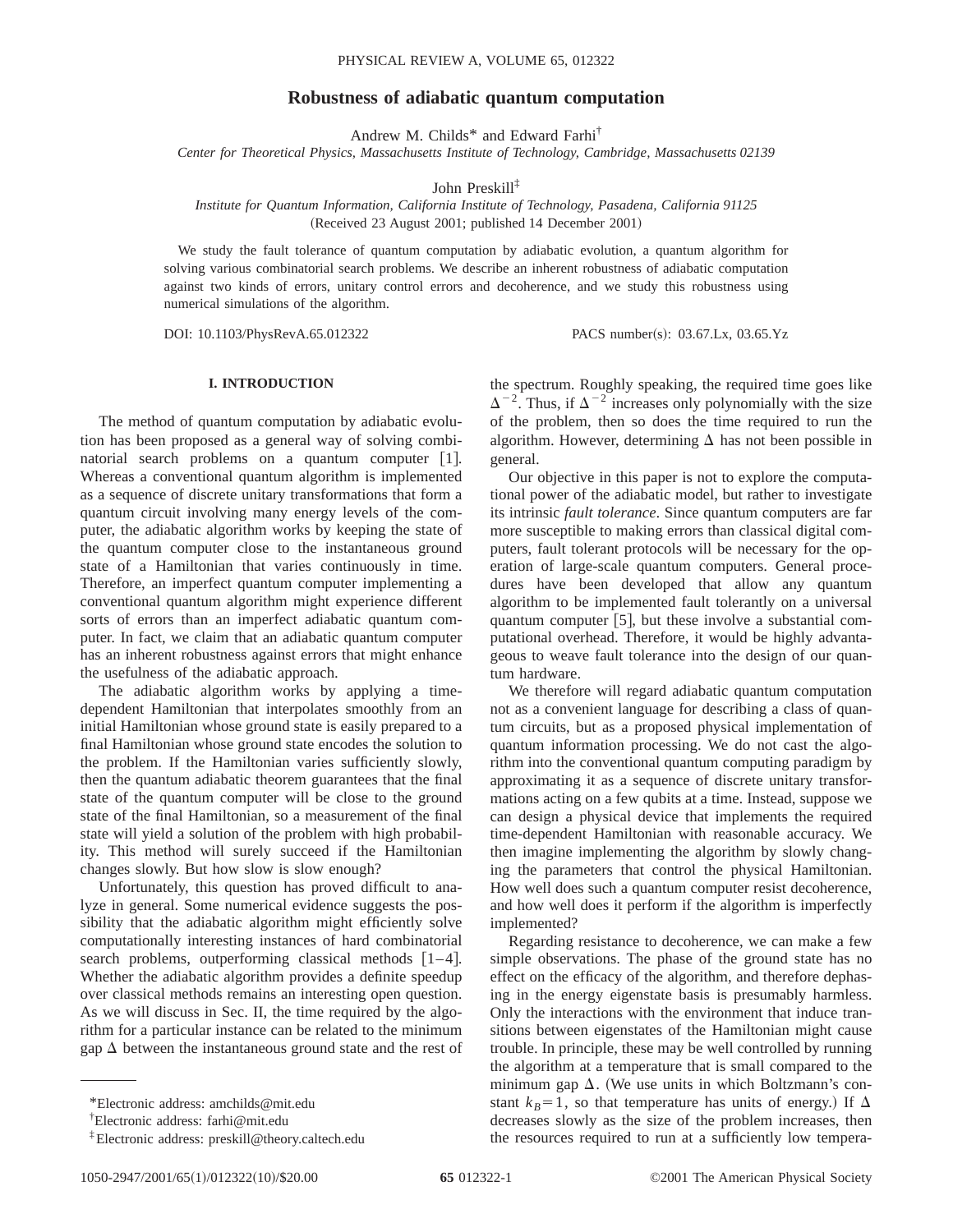ture may be reasonable. Since the adiabatic method is only efficient if  $\Delta$  is not too small, we conclude that whenever the method works on a perfectly functioning quantum computer, it is robust against decoherence.

In addition to environmental decoherence, we must also consider the consequences of imperfect implementation. Our chosen algorithm may call for the time-dependent Hamiltonian  $H(t)$ , but when we run the algorithm, the actual Hamiltonian will be  $H(t) + K(t)$ , where  $K(t)$  is an "error." An interesting feature of adiabatic quantum computation is that  $K(t)$  need not remain small during the evolution in order for the algorithm to work effectively. A reasonably large excursion away from the intended Hamiltonian is acceptable, as long as  $K(t)$  is slowly varying and has initial and final values that are not too large. A very rapidly fluctuating  $K(t)$ may also be acceptable, if the characteristic frequency of the fluctuations is large compared to the energy scale of  $H(t)$ .

In this paper, we use numerical simulations to investigate the sensitivity of an adiabatic computer to decohering transitions and to a certain class of unitary perturbations induced by a Hamiltonian  $K(t)$ . The results are consistent with the idea that the algorithm remains robust as long as the temperature of the environment is not too high and  $K(t)$  varies either sufficiently slowly or sufficiently rapidly. Thus, the adiabatic model illustrates the principle that when the characteristics of the noise are reasonably well understood, it may be possible to design suitable quantum hardware that effectively resists the noise. However, note that some of the effects of decoherence and unitary control error may not be significant for the small problems we are able to study especially in the case of decoherence, where the time required by the simulation restricts us to systems with only four qubits—and hence, our data may not be indicative of the performance of the algorithm working on larger inputs.

A technique closely related to adiabatic computation was described by Kadowaki and Nishimori [6] and has been tested experimentally (in conjunction with a cooling procedure) by Brooke *et al.* [7]. In a different guise, the principles that make quantum adiabatic evolution robust also underlie the proposal by Kitaev  $[8]$  to employ nonabelian anyons for fault-tolerant quantum computation. The fact that adiabatic evolution incorporates a kind of intrinsic fault tolerance has also been noted in  $[9-14]$ .

In Sec. II we review the adiabatic model of quantum computation, and in Sec. III we describe the specific combinatorial search problem (three-bit exact cover) that we use in our simulations. Sections IV and V report our numerical results on decoherence and unitary control error, and Sec. VI summarizes our conclusions.

### **II. ADIABATIC QUANTUM COMPUTATION**

We briefly review the adiabatic model of quantum computation introduced in [1]. Let  $h(z)$  be a function of *n* bits  $z = (z_1, z_2, z_3, \ldots, z_n)$ , and consider the computational problem of finding a value of *z* that minimizes  $h(z)$ . We will typically be interested in the case where this value of *z* is unique. We may associate with this function the Hermitian operator

$$
H_P = \sum_{z=0}^{2^n - 1} h(z) |z\rangle\langle z|, \tag{1}
$$

so that the computational basis state  $|z\rangle$  is an eigenstate of  $H<sub>P</sub>$  with eigenvalue  $h(z)$ . Then the problem is to determine which state  $|z\rangle$  is the ground state (eigenstate with lowest eigenvalue) of  $H<sub>P</sub>$ . We refer to  $H<sub>P</sub>$  as the *problem Hamiltonian*.

The strategy for finding the ground state of  $H<sub>p</sub>$  is to prepare the ground state of some other *beginning Hamiltonian*  $H_B$  and slowly interpolate to  $H_P$ . A simple choice for the interpolation is given by the one-parameter family of Hamiltonians

$$
\widetilde{H}(s) = (1 - s)H_B + sH_P \tag{2}
$$

that interpolates between  $H_B$  and  $H_P$  as *s* varies from 0 to 1. We prepare the ground state of  $H_B$  at time  $t=0$ , and then the state evolves from  $t=0$  to *T* according to the Schrödinger equation,

$$
i\frac{\mathrm{d}}{\mathrm{d}t}|\psi(t)\rangle = H(t)|\psi(t)\rangle,\tag{3}
$$

where the Hamiltonian is

$$
H(t) = \widetilde{H}(t/T). \tag{4}
$$

At time *T* (the *run time* of the algorithm), we measure the state in the computational basis. If we let  $|\varphi\rangle$  denote the (unique) ground state of  $H<sub>P</sub>$  for a given instance of the problem, then the *success probability* of the algorithm for this instance is

$$
Prob(T) = |\langle \varphi | \psi(T) \rangle|^2.
$$
 (5)

Does the algorithm work? According to the quantum adiabatic theorem  $[15,16]$ , if there is a nonzero gap between the ground state and the first excited state of  $\tilde{H}(s)$  for all  $s \in [0,1]$ , then Prob(*T*) approaches 1 in the limit *T*→∞. Furthermore, level crossings are nongeneric in the absence of symmetries, so a nonvanishing gap is expected if  $H_B$  does not commute with  $H<sub>P</sub>$ . Thus, the success probability Prob(*T*) of the algorithm will be high if the evolution time *T* is large enough. The question is: how large a *T* is large enough so that  $Prob(T)$  is larger than some fixed constant?

We can reformulate this question in terms of

$$
\Delta = \min_{s \in [0,1]} [E_1(s) - E_0(s)] \tag{6}
$$

$$
\mathcal{E} = \max_{s \in [0,1]} \left| \langle 1, s | \frac{\mathrm{d}\tilde{H}}{\mathrm{d}s} | 0, s \rangle \right|, \tag{7}
$$

where  $E_0(s)$  is the lowest eigenvalue of  $\tilde{H}(s)$ ,  $E_1(s)$  is the second-lowest eigenvalue, and  $|0,s\rangle$ ,  $|1,s\rangle$  are the corresponding eigenstates. By calculating the transition probabil-

and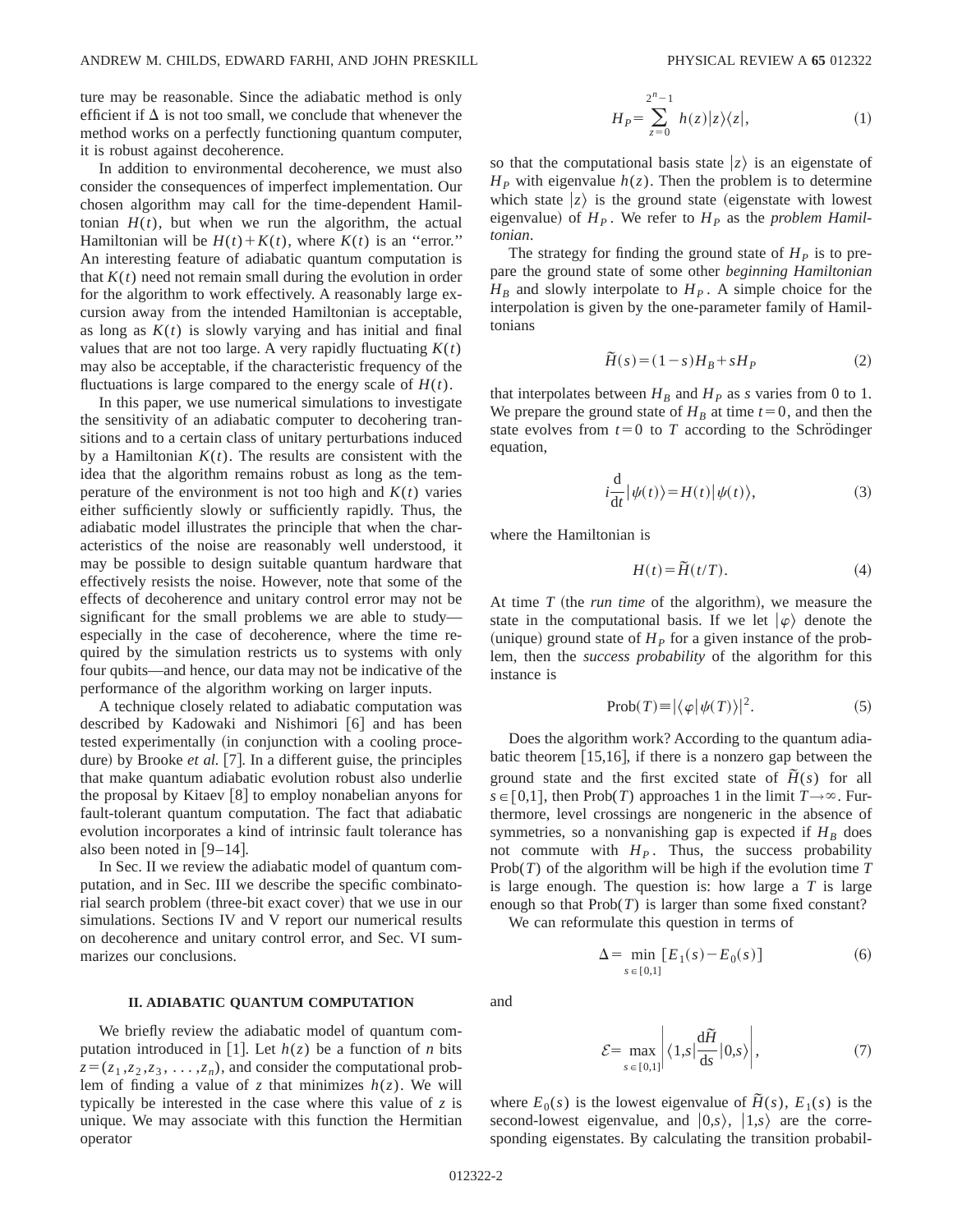ity to lowest order in the adiabatic expansion  $|16|$ , one finds that the probability of a transition from ground state to first excited state is small provided that the run time *T* satisfies

$$
T \gg \frac{\mathcal{E}}{\Delta^2}.\tag{8}
$$

If the spectrum consists of only two levels, then this condition is sufficient to ensure that the system remains in the ground state with high probability. In general, the required run time *T* will be bounded by a polynomial in *n* so long as  $\Delta$  and  $\mathcal E$  are polynomially bounded. For the problems we are interested in,  $\mathcal E$  is polynomially bounded, so we only have to consider the behavior of  $\Delta$ .

By rescaling the time, we can think of the evolution as taking place in the unit time interval between  $s=0$  and 1, but in this case, the energy eigenvalues are rescaled by the factor *T*. Roughly speaking, we can think of  $d\tilde{H}(s)/ds$  as a perturbation that couples the levels of the instantaneous Hamiltonian  $\tilde{H}(s)$ , and has the potential to drive a transition from  $|0,s\rangle$  to  $|1,s\rangle$ . But if *T* is large, the effects of this perturbation are washed out by the rapid oscillations of the relative phase  $\exp\{-i\int_0^s ds'[E_1(s') - E_0(s')] \}.$ 

Note that the Hamiltonian may be regarded as reasonable only if it is ''local,'' that is, if it can be expressed as a sum of terms, where each term acts on a bounded number of qubits (a number that does not grow with  $n$ ). Indeed, in this case, the Hamiltonian evolution may be accurately and efficiently simulated by a universal quantum computer  $[17]$ . Many combinatorial search problems  $(e.g., 3SAT)$  can be formulated as a search for a minimum of a function that is local in this sense. Along with a local choice of  $H_B$ , this results in a full  $H(t)$  that is also local.

A direct physical implementation of the continuously varying  $H(t)$  would presumably be possible only under a somewhat stronger locality condition. We might require that each qubit is coupled to only a few other qubits, or perhaps that the qubits can be physically arranged in such a way that the interactions are spatially local. Fortunately, there are interesting computational problems that have such forms, such as 3SAT restricted to having each bit involved in only three clauses or the problem of finding the ground state of a spin glass on a cubic lattice  $[18]$ . However, for the purposes of our simulation, we will only consider small instances, and since we do not have a specific physical implementation in mind, we will not concern ourselves with the spatial arrangement of the qubits.

### **III. AN EXAMPLE: THE EXACT COVER PROBLEM**

For definiteness, we study the robustness of the adiabatic algorithm via its performance on the problem known as "three-bit exact cover"  $(EC3)$ . An *n*-bit instance of EC3 consists of a set of clauses, each of which specifies three of the *n* bits. A clause is said to be satisfied if and only if exactly one of its bits has the value 1. The problem is to determine if any of the  $2^n$  assignments of the *n* bits satisfies all of the clauses.

For this problem, the function  $h(z)$  is a sum

$$
h(z) = \sum_{C} h_C(z_{i_C}, z_{j_C}, z_{k_C})
$$
\n(9)

of three-bit clauses, where

$$
h_C(z_{i_C}, z_{j_C}, z_{k_C}) = \begin{cases} 0, & (z_{i_C}, z_{j_C}, z_{k_C}) \quad \text{satisfies clause} \quad C \\ 1, & (z_{i_C}, z_{j_C}, z_{k_C}) \quad \text{violates clause} \quad C. \end{cases} \tag{10}
$$

The value of the function  $h(z)$  is the number of clauses that are violated; in particular,  $h(z)=0$  if and only if *z* is an assignment that satisfies all the clauses.

To solve EC3 by the adiabatic algorithm, a sensible choice for the beginning Hamiltonian is

$$
H_B = \sum_C H_{B,C},\tag{11}
$$

where

$$
H_{B,C} = \frac{1}{2}(1 - \sigma_x^{(i_C)}) + \frac{1}{2}(1 - \sigma_x^{(j_C)}) + \frac{1}{2}(1 - \sigma_x^{(k_C)}),
$$
\n(12)

which has the ground-state

$$
|\psi(0)\rangle = \frac{1}{2^{n/2}} \sum_{z=0}^{2^n - 1} |z\rangle.
$$
 (13)

The resulting  $H(t)$  is local in the sense that it is a sum of terms, each of which acts on only a few qubits. A stronger kind of locality may be imposed by restricting the instances so that each bit is involved in at most a fixed number of clauses. The computational complexity of the problem is unchanged by this restriction.

Numerical studies of the adiabatic algorithm applied to this problem were reported in  $[2,4]$ . Instances of EC3 with *n* bits were generated by adding random clauses until there was a unique satisfying assignment, giving a distribution of instances that one might expect to be computationally difficult to solve. The results for a small number of bits ( $n \le 20$ ) were consistent with the possibility that the adiabatic algorithm requires a time that grows only as a polynomial in *n* for typical instances drawn from this distribution. If this is the case, then the gap  $\Delta$  does not shrink exponentially. Although the typical spacing between levels must be exponentially small, since there are an exponential number of levels in a polynomial range of energies, it is possible that the gap at the bottom is larger. For example, Fig. 1 shows the spectrum of a randomly generated seven-bit instance of EC3. The gap at the bottom of the spectrum is reasonably large compared to the typical spacing. This feature is not specific to this one instance, but is characteristic of randomly generated instances, at least for  $n \le 10$ , beyond which the repeated matrix diagonalization required to create a picture of the spectrum becomes computationally costly. A large gap makes an in-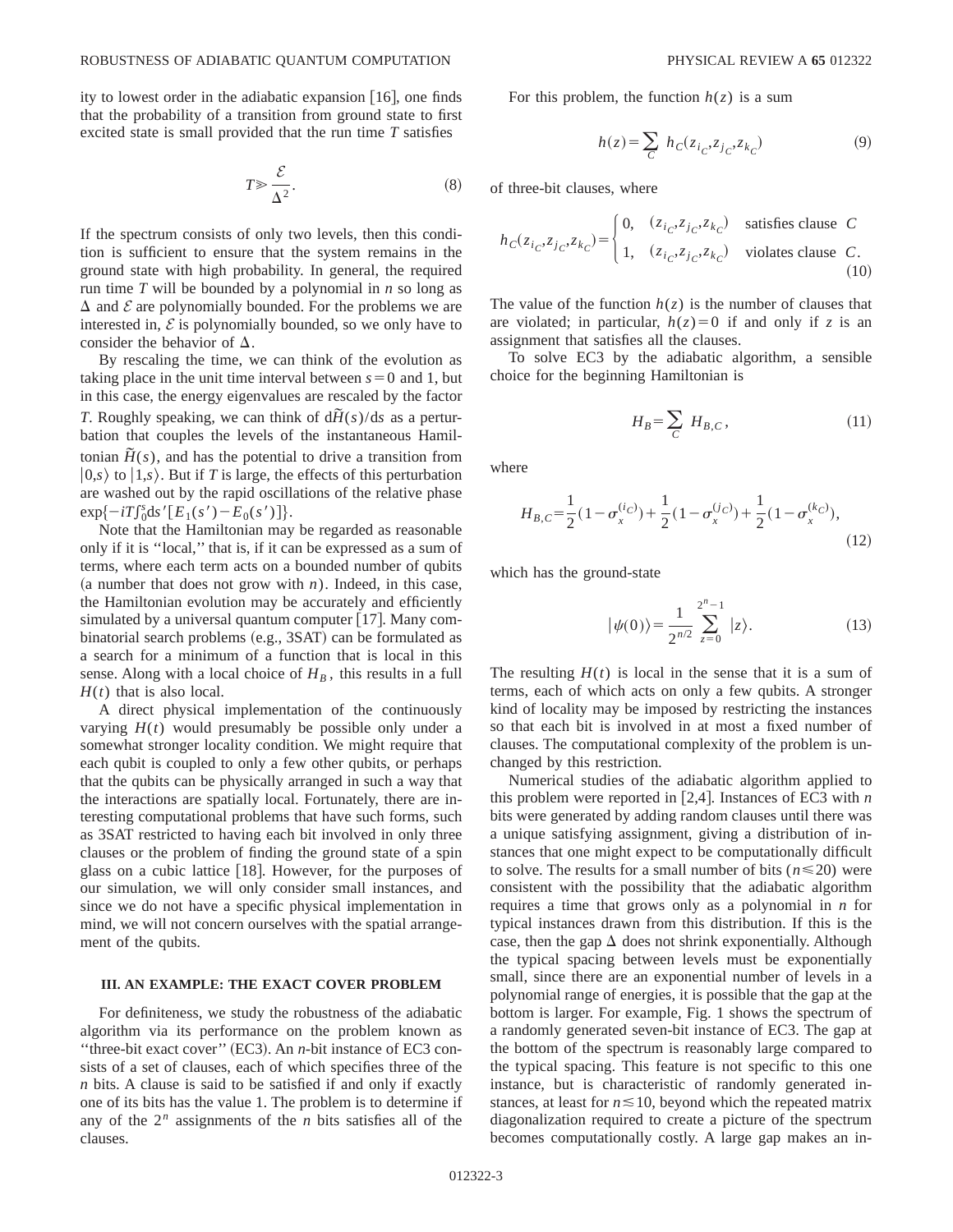

FIG. 1. Spectrum of a randomly generated  $n=7$  bit instance of EC3 with a unique satisfying assignment. Note that the energy gap between the ground state and the first excited state is significantly larger than all other gaps. An expanded view would show that there are no level crossings anywhere in the spectrum (except for the degeneracies at  $s=0$  and 1).

stance readily solvable by the adiabatic algorithm, and also provides robustness against thermal transitions out of the ground state.

#### **IV. DECOHERENCE**

Perhaps the most significant impediment to building a large-scale quantum computer is the problem of decoherence. No quantum device may be perfectly isolated from its environment, and interactions between a device and its environment will inevitably introduce noise. Fortunately, such effects can be countered using fault-tolerant protocols, but as we have already mentioned, these protocols may be costly. Therefore, we would like to consider quantum systems with inherent resistance to decohering effects. If the ground state of our adiabatic quantum computer is separated from the excited states by a sizable energy gap, then we expect it to exhibit such robustness. Here, we consider how the adiabatic algorithm for EC3 is affected by decoherence.

First, we briefly review the master equation formalism for describing the decohering effects of an environment on a quantum system. Suppose that our quantum computer is a collection of spin-1/2 particles interacting with each other according to the Hamiltonian  $H<sub>S</sub>$  and weakly coupled to a large bath of photons. The total Hamiltonian of the quantum computer and its environment is

$$
H = H_S + H_E + \lambda V, \tag{14}
$$

where  $H_E$  is the Hamiltonian of its environment, *V* is an interaction that couples the quantum computer and the photon bath, and  $\lambda$  is a coupling constant. We may describe the state of the quantum computer alone by the density matrix  $\rho$ found by tracing over the environmental degrees of freedom. In general, the time evolution of  $\rho$  is complicated, but under reasonable assumptions, we may approximate its evolution using a Markovian master equation.

One way of deriving such a master equation is to consider the weak coupling limit, in which  $\lambda \ll 1$  [19]. If the environment is very large and only weakly coupled to the quantum computer, it will be essentially unchanged by the interaction. Furthermore, in this limit, we expect the evolution of the quantum computer to be Markovian, or local in time, if we filter out high-frequency fluctuations by some coarsegraining procedure. Assuming that the combined state of the quantum computer and its environment begins in a product state  $\rho(0) \otimes \rho_F$ , Davies derives the master equation

$$
\frac{\mathrm{d}\rho}{\mathrm{d}t} = -i[H_S,\rho] + \lambda^2 K^{\dagger} \rho,\tag{15}
$$

where

$$
K\rho = -\int_0^\infty dx \operatorname{Tr}_E[U(-x)VU(x), [V, \rho \otimes \rho_E]], \quad (16)
$$

$$
K^{\dagger} \rho = \lim_{x \to \infty} \frac{1}{x} \int_0^x dy U(-y) \{ K[U(y) \rho U(-y)] \} U(y), \tag{17}
$$

with

$$
U(x) = e^{-ix(HS + HE)},
$$
\n(18)

where we have (temporarily) assumed that  $H<sub>S</sub>$  is time independent. Although the  $\sharp$  operation defined by Eq. (17) does not appear in some formulations of the Markovian master equation, it appears to be essential for the equation to properly describe the weak-coupling limit  $[20]$ , and in particular, for it to capture the physics of relaxation to thermal equilibrium. The master equation  $(15)$  has the property that if the environment is in thermal equilibrium at a given temperature, then the decohering transitions drive the quantum computer towards the Gibbs state of  $H<sub>S</sub>$  at that temperature. While not an exact description of the dynamics, Eq.  $(15)$ should provide a reasonable caricature of a quantum computer in a thermal environment.

Note that Eq.  $(15)$  is derived assuming a time-independent Hamiltonian  $H<sub>S</sub>$ ; with a time-varying  $H<sub>S</sub>(t)$ , we should expect the generator of time evolution at any particular time to depend on the Hamiltonian at all previous times  $[21]$ . However, if  $H<sub>S</sub>(t)$  is slowly varying, then it is a good approximation to imagine that the generator at any particular time depends only on  $H<sub>S</sub>$  at that time [22]. In particular, since we are interested in nearly adiabatic evolution,  $H<sub>S</sub>(t)$  varies slowly, so Eq.  $(15)$  remains a good approximation, where at any given time *t* we compute  $K^{\dagger}$  using only  $H_S(t)$ . Note that with  $H<sub>S</sub>(t)$  time dependent,  $U(x)$  defined by Eq. (18) is not the time evolution operator; it depends on the time *t* only implicitly through  $H<sub>S</sub>(t)$ .

For a system of spins coupled to photons, we choose the interaction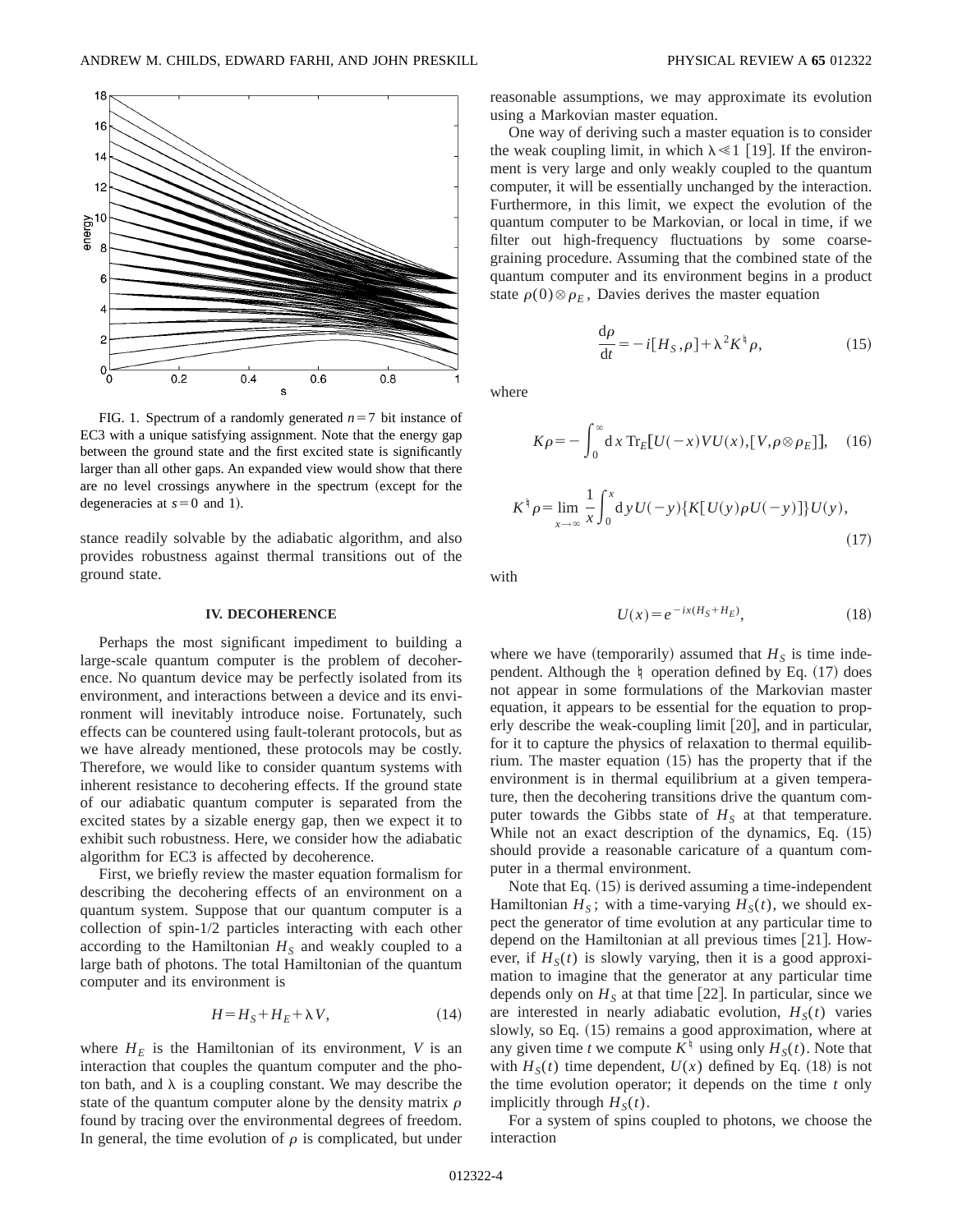where  $\Sigma_i$  is a sum over the spins,  $\sigma_{\pm}^{(i)}$  are raising and lowering operators for the *i*th spin,  $a_{\omega}$  is the annihilation operator for the photon mode with frequency  $\omega$ , and  $\lambda g(\omega)$  is the product of the coupling strength and spectral density for that mode. Note that if the coupling strength is frequency dependent, we may absorb that dependence into  $g(\omega)$ , leaving  $\lambda$ as a frequency-independent parameter. With this specific choice for *V*, we can perform the integrals and trace in Eqs.  $(15–18)$ . If we assume that all spacings between eigenvalues of  $H<sub>S</sub>$  are distinct, the resulting expression simplifies considerably, and we find

$$
\frac{d\rho}{dt} = -i[H_S, \rho] - \sum_{i, a, b} \left[ N_{ba} |g_{ba}|^2 \langle a | \sigma_-^{(i)} | b \rangle \langle b | \sigma_+^{(i)} | a \rangle \right. \n+ (N_{ab} + 1) |g_{ab}|^2 \langle b | \sigma_-^{(i)} | a \rangle \langle a | \sigma_+^{(i)} | b \rangle \right] \langle |a \rangle \langle a | \rho) \n+ (\rho |a \rangle \langle a|) - 2 |b \rangle \langle a| \rho |a \rangle \langle b| \},
$$
\n(20)

where the states  $|a\rangle$  are the time-dependent instantaneous eigenstates of  $H<sub>S</sub>$  with energy eigenvalues  $\omega<sub>a</sub>$ ,

$$
N_{ba} = \frac{1}{\exp[\beta(\omega_b - \omega_a)] - 1} \tag{21}
$$

is the Bose-Einstein distribution at temperature  $1/\beta$ , and

$$
g_{ba} = \begin{cases} \lambda g(\omega_b - \omega_a), & \omega_b > \omega_a, \\ 0, & \omega_b \le \omega_a. \end{cases}
$$
 (22)

We simulated the effect of thermal noise by numerically integrating the master Eq.  $(20)$  with a Hamiltonian  $H<sub>S</sub>$  given by Eq.  $(4)$  and with the initial pure state density matrix  $\rho(0) = |\psi(0)\rangle\langle\psi(0)|$  given by Eq. (13). For simplicity, we chose  $g(\omega)=1$  for  $\omega\geq0$  and zero otherwise. Although we would expect that  $g(\omega) \rightarrow 0$  as  $\omega \rightarrow \infty$ , for the small systems we are able to simulate, it should be a reasonable approximation to treat  $g(\omega)$  as constant and tune the overall coupling strength using  $\lambda^2$ .

How should we expect the success probability  $\langle \varphi | \rho(T) | \varphi \rangle$ , where  $| \varphi \rangle$  is the ground state of  $H_P$ , to depend on the run time *T* and the temperature? If the run time *T* is sufficiently long, then regardless of its initial state, the quantum computer will come to thermal equilibrium. At the time of the final readout, it will be close to the Gibbs state

$$
\lim_{T \to \infty} \rho(T) = \frac{e^{-\beta H_P}}{\text{Tr } e^{-\beta H_P}} \equiv \rho_P \tag{23}
$$

of the problem Hamiltonian  $H<sub>p</sub>$ , and the success probability will be approximately  $\langle \varphi | \rho_P | \varphi \rangle$ . This probability may be appreciable if the temperature is small compared to the gap between the ground state and first excited state of  $H<sub>p</sub>$ . Thus, one way to find the ground state of  $H<sub>p</sub>$  is to prepare the computer in any initial state, put it in a cold environment, wait a long time, and measure. However, this thermal relaxation method is not an efficient way to solve hard optimization problems. Although it may work well on some instances of a given problem, this method will not work in cases where the computer gets stuck in local minima from which downward transitions are unlikely. In such cases, the time for equilibration is expected to be exponentially large in *n*.

Consider an instance with a long equilibration time so that cooling alone is not an efficient way to find the ground state of  $H<sub>p</sub>$ . It is possible that the minimum gap  $\Delta$  associated with the quantum algorithm is not small, and the idealized quantum computer, running without decohering effects, would find the ground state of  $H<sub>P</sub>$  in a short time. In this situation, if we include the coupling of the system to the environment and we run at a temperature much below  $\Delta$ , then thermal transitions are never likely, and the adiabatic algorithm should perform nearly as well as in the absence of decoherence. But if the temperature is comparable to  $\Delta$ , then the performance may be significantly degraded.

On the other hand, consider an instance for which the equilibration time is short, so that cooling alone is a good algorithm. Furthermore, suppose that the adiabatic algorithm would find the ground state of  $H<sub>P</sub>$  in a short time in the absence of decohering effects. In this case, the combined effects of cooling and adiabatic evolution will surely find the ground state of  $H<sub>p</sub>$  in a short time. But note that  $\Delta$  alone does not control the success of the algorithm. Even if  $H(t)$ changes too quickly for the evolution to be truly adiabatic so that a transition occurs where the gap is smallest, the system may be cooled back into its ground state at a later time.

Typical results of the simulation are shown in Fig. 2 for two  $n=4$  bit instances of EC3 with unique satisfying assignments. These two instances have minimum gaps of  $\Delta$  $\approx 0.301$  and  $\Delta \approx 0.425$ . For each instance, we plot the success probability as a function of the run time *T*. With  $\lambda^2$  $=0.1$ , we consider five temperatures:  $1/10$ ,  $1/2$ , 1, 2, and 10. We also present the data with no decoherence ( $\lambda^2=0$ ) for comparison.

Unfortunately, the time required to integrate Eq.  $(20)$ grows very rapidly with *n*. Whereas a state vector contains  $2^n$  entries, the density matrix contains  $4^n$  entries; and in addition, calculating  $d\rho/dt$  at each timestep requires evaluating a double sum over  $2^n$  energy eigenstates. For this reason, we were only able to consider instances with  $n \leq 4$ .

The results are consistent with our general expectations. In the absence of decoherence, the success probability becomes appreciable for sufficiently long run times. This probability rises faster for the problem with a larger gap. When we add decoherence at high temperature, the success probability never becomes very large (note the lowest curves in Fig. 2). As the temperature is decreased to a value of order one, the presence of decoherence has a less significant effect on the success probability. In fact, for sufficiently low temperatures, the success probability may actually be higher in the presence of decoherence than when there is no decoherence. This is because the primary effect of decoherence at low temperature is to drive transitions towards the ground state, improving performance.

However, these results do not illustrate a definitive connection between the minimum gap  $\Delta$  and the temperature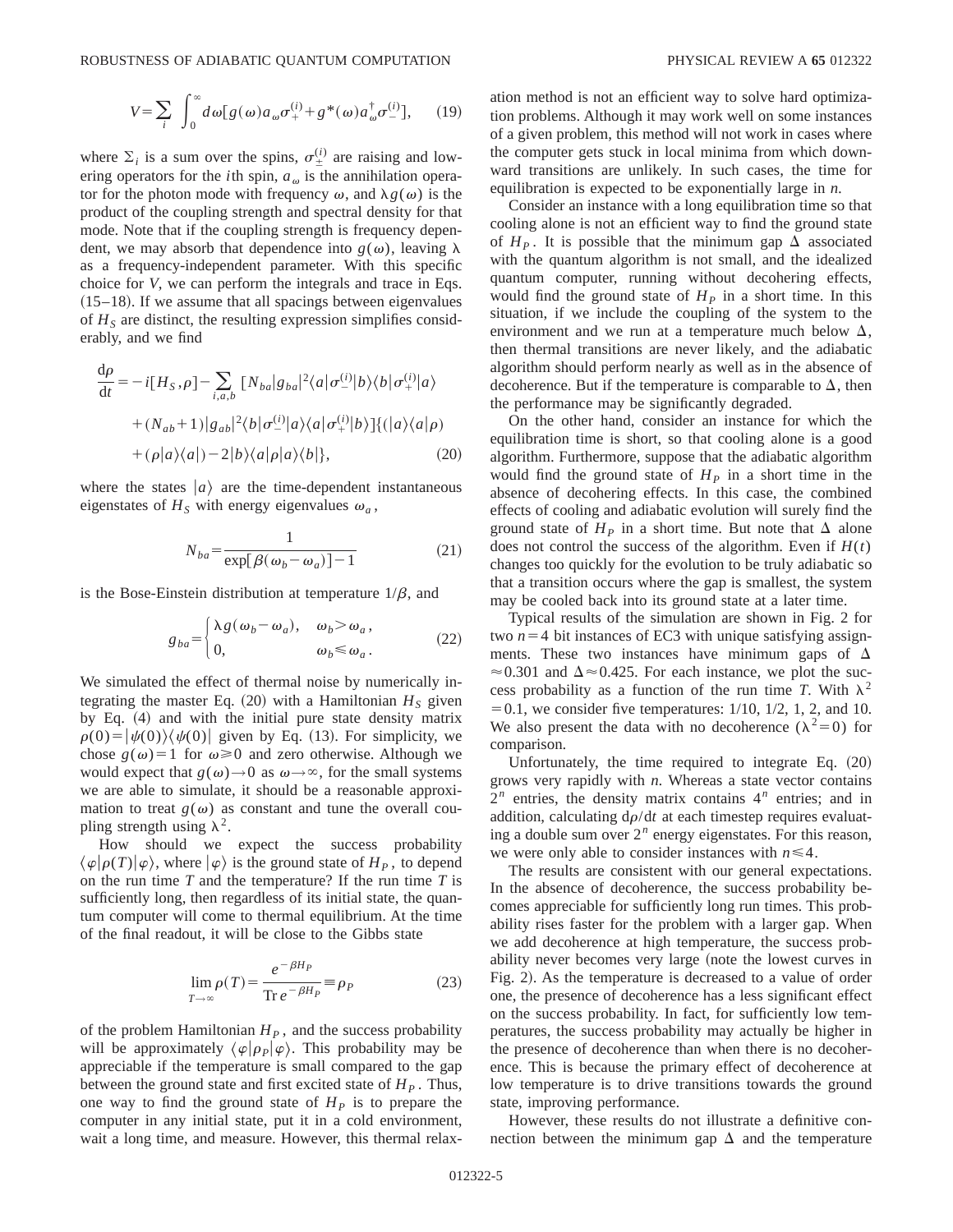

FIG. 2. The success probability as a function of run time *T* for two instances of EC3 with  $n=4$  bits. The instance on the left has a gap of  $\Delta_1 \approx 0.301$  and the instance on the right has a gap of  $\Delta_2 \approx 0.425$ . The dotted line shows the behavior of the algorithm with no decoherence, i.e.,  $\lambda^2 = 0$ . Note that in the figure on the right, the dotted curve is partially obscured but can be seen slightly above the topmost solid curve. The solid lines show the behavior of the algorithm in the presence of decoherence with  $\lambda^2 = 0.1$  for five different temperatures. The triangles at the far right show the thermal success probabilities  $\langle \varphi | \rho_P | \varphi \rangle$  at each of these temperatures. From top to bottom, the temperatures are 1/10, 1/2, 1, 2, and 10.

above which the algorithm no longer works. These simple  $n=4$  bit instances fall into the second category discussed above: the equilibration time is short, so cooling alone is a good algorithm. In other words, no sharp distinction can be drawn between the run time required for the adiabatic algorithm to perform well in the absence of decoherence and the run time required for equilibration. Accordingly, the dependence of the success probability on temperature and run time is similar for the two instances shown in Fig. 2, even though the minimum gaps for these instances are somewhat different.

#### **V. UNITARY CONTROL ERROR**

We now consider how the performance of the adiabatic algorithm for EC3 is affected by adding three different kinds of perturbations to the Hamiltonian. Each perturbation we consider is a sum of single-qubit terms, where each term can be interpreted as a magnetic field pointing in a random direction. To simplify our analysis, we assume that the magnitude of the magnetic field is the same for all qubits, but its direction varies randomly from qubit to qubit. The perturbations we consider are

$$
\tilde{K}_1(s) = C_1 s \sum_{i=1}^n \hat{m}_i \cdot \vec{\sigma}^{(i)},
$$
\n(24)

$$
\widetilde{K}_2(s) = C_2 \sin(\pi s) \sum_{i=1}^n \hat{m}_i \cdot \vec{\sigma}^{(i)},
$$
\n(25)

$$
\tilde{K}_3(s) = \frac{1}{2}\sin(C_3 \pi s) \sum_{i=1}^n \hat{m}_i \cdot \vec{\sigma}^{(i)},
$$
\n(26)

which are added to Eq.  $(2)$  and give a time-dependent Hamiltonian according to Eq. (4). Each  $\hat{m}_i$  is a randomly generated real three-component vector with unit length,  $C_1$  and  $C_2$  are real numbers, and  $C_3$  is a nonnegative integer.

The adiabatic algorithm was simulated by numerically solving the time-dependent Schrödinger equation with initial state  $|\psi(0)\rangle$  given by Eq. (13) and Hamiltonian  $\tilde{H}(t/T)$  $+ \widetilde{K}_i(t/T)$  for a given  $j \in \{1,2,3\}$ . As in [2–4], we used a fifth-order Runge-Kutta method with variable step size, and checked the accuracy by verifying that the norm of the state was maintained to one part in a thousand. For a specified value of *n*, we randomly generated an instance of EC3 with a unique satisfying assignment. Then we randomly generated several different values of the magnetic field directions  $\{\hat{m}_i\}$ . For each instance of the problem and the magnetic field, the run time was chosen so that the success probability without the perturbation was reasonably high. With this run time fixed, we then determined the success probability for varying values of the relevant  $C_i$ .

First, we consider the perturbation  $K_1$ . Since it turns on at a constant rate, this perturbation can be thought of as an error in  $H<sub>p</sub>$ . Note that with  $C<sub>1</sub> \neq 0$ , the final Hamiltonian is not simply  $H<sub>p</sub>$ , so the algorithm will not work exactly even in the adiabatic limit  $T \rightarrow \infty$ . This perturbation is potentially dangerous because of the way its effect scales with the number of bits *n*. Indeed, consider the case where  $H<sub>p</sub>$  can be separated into a sum of Hamiltonians acting separately on each qubit. If adding  $K_1$  reduces the overlap of the groundstate  $|\varphi\rangle$  of  $H_P$  with the perturbed ground-state  $|\varphi'\rangle$  by some fixed value  $\epsilon$  for each of the *n* qubits, then the total overlap is  $(1-\epsilon)^n$ , which is exponentially small in the number of bits. Thus, the algorithm clearly fails in this factorized case. In general, if the magnitude of  $K_1$  is independent of *n*, then we expect the algorithm to fail. However, if the magni-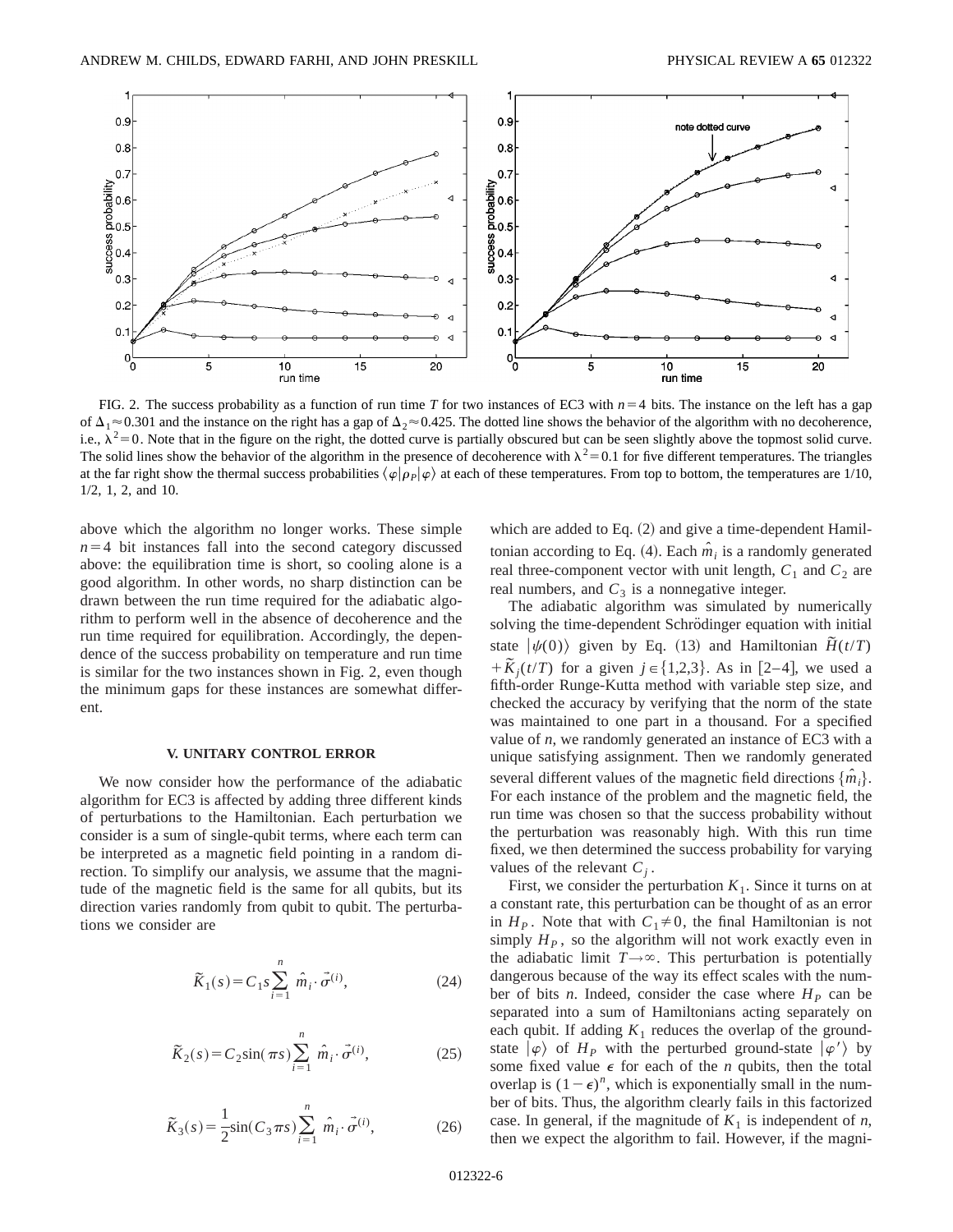

FIG. 3. (Top) The success probability of the adiabatic algorithm for two randomly generated instances of EC3 with  $n=7$  bits (left) and  $n=10$  bits (right) under the perturbation  $K_1$  defined by Eq. (24) for four different sets of magnetic-field directions. For each *n*, the run time is the same for each random perturbation. (Bottom) The corresponding overlaps  $|\langle \varphi | \varphi' \rangle|^2$  of the ground-state  $|\varphi\rangle$  of  $H_P$  with the perturbed ground-state  $|\varphi'\rangle$  at  $s=1$ .

tude of  $K_1$  falls as  $1/n$  or faster, then the shift of the ground state may be small enough (as it would be in the factorized case) that the algorithm is not significantly affected. Note that for any *n* there is some value of  $C_1$  that is small enough that the disadvantage of reduced overlap with the ground state of  $H<sub>P</sub>$  may be overcome if the perturbation happens to increase the minimum gap  $\Delta$ . For this reason, we expect to sometimes see an increase in success probability for small  $C_1$  that goes away as  $C_1$  is increased.

The effect of the perturbation  $K_1$  is shown in Fig. 3 for  $n=7$  and 10 bit instances of EC3, with four different randomly generated sets of magnetic-field directions for each instance. The run time is chosen such that for  $C_1=0$ , the success probability is around 1/2. The top plots show that for small  $C_1$ , the success probability is not strongly suppressed; in fact, in some cases it is significantly enhanced. For large enough  $C_1$ , the success probability is heavily suppressed. The bottom plots show the overlap  $|\langle \varphi | \varphi' \rangle|^2$  between the ground state of  $H<sub>p</sub>$  and the actual ground state in the presence of the perturbation. As we expect, the suppression of the success probability is correlated with the amount of overlap. We also studied a similar perturbation in which *s* is replaced by  $1-s$ , which may be thought of as an error in  $H_B$ . Unsurprisingly, the results were qualitatively similar.

Next, we consider the low-frequency perturbation  $K_2$ . The period of oscillation is chosen such that the perturbation vanishes at  $t=0$  and *T*, so the perturbation does not affect the algorithm in the adiabatic limit. Since the success probability is quite sensitive to the value of the minimum gap  $\Delta$ , and it is not *a priori* obvious whether a perturbation will increase or decrease  $\Delta$ , we can guess that turning on a nonzero value of  $C_2$  may either increase the success probability or decrease it. In fact, it would be surprising if  $\Delta$  decreased for all perturbations  $K_2$ . The Hamiltonian  $\tilde{H}(s) + \tilde{K}_2(s)$  is another way to interpolate from  $H_B$  to  $H_P$ , and we know of no reason why the choice  $\tilde{K}_2 = 0$  should always be optimal, even when the number of bits is large and  $C_2$  is not decreasing with *n*.

Figure 4 shows the effect of the perturbation  $K_2$ , using the same instances, magnetic field directions, and run times as in Fig. 3. The top plots show the success probability as a function of  $C_2$ . As in the case of  $K_1$ , some perturbations may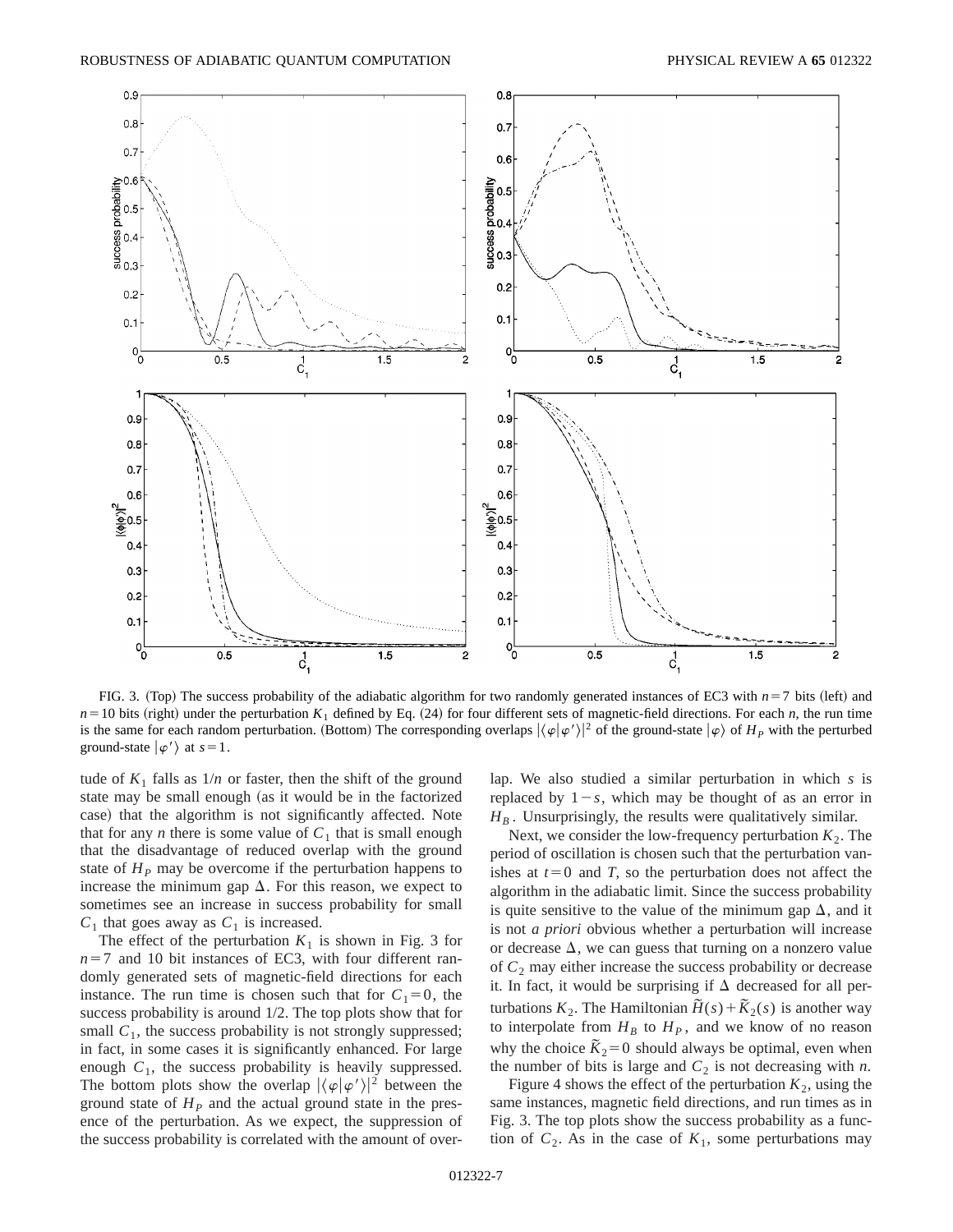

FIG. 4. (Top) The success probability of the adiabatic algorithm for the same instances used in Fig. 3 under the perturbation  $K_2$  defined by Eq. (25). The four different magnetic field directions for each instance are also the same as in Fig. 3. (Bottom) The minimum gap  $\Delta$  in the perturbed problem.

raise the success probability and some suppress it. Perhaps unsurprisingly, a particular set of magnetic field directions that raises the success probability under  $K_1$  is also likely to help when  $K_2$  is applied. But unlike  $K_1$ ,  $K_2$  may improve the success probability even with  $C_2 \approx 2$ , where the size of the perturbation is comparable to the size of the unperturbed Hamiltonian. The bottom plots show the minimum gap  $\Delta$ when the perturbation is added. Note that there is a strong correlation between the success probability and  $\Delta$ .

For both perturbations  $K_1$  and  $K_2$ , similar results have been observed (with fewer data points) for instances with as many as  $n=14$  bits. Figures 3 and 4 present typical data. For example, for a given instance, typically one or two out of four sets of randomly chosen magnetic-field directions led to an improvement in the success probability for some values of  $C_1$  and  $C_2$ , compared to the unperturbed case.

Finally, we consider the perturbation  $K_3$ , in which the magnitude of the oscillating component is fixed, but we may vary its frequency by varying  $C_3$ . As for  $K_2$ , the frequency is chosen so that the perturbation vanishes at  $t=0$  and *T*. We expect that for  $C_3$  of order one, the perturbation will be likely to excite a transition, and that the success probability will be small. But since both  $H_B$  and  $H_p$  have a maximum eigenvalue of order *n*, we may anticipate that for

$$
C_3 \gg \frac{nT}{\pi},\tag{27}
$$

the perturbation will be far from any resonance. Then the probability that the perturbation drives a transition will be low, and the success probability should be comparable to the case where the perturbation vanishes.

Some representative plots of the dependence of the success probability on  $C_3$  are shown in Fig. 5. Each plot corresponds to a particular randomly generated instance of EC3 (with either  $n=8$  bits or  $n=10$  bits) and a randomly generated set of magnetic field directions. In the top row of plots, the run time is chosen so that the success probability is around 1/8 with the perturbation absent (i.e.,  $C_3=0$ ). In the bottom row, the run time is doubled. All of the data exhibit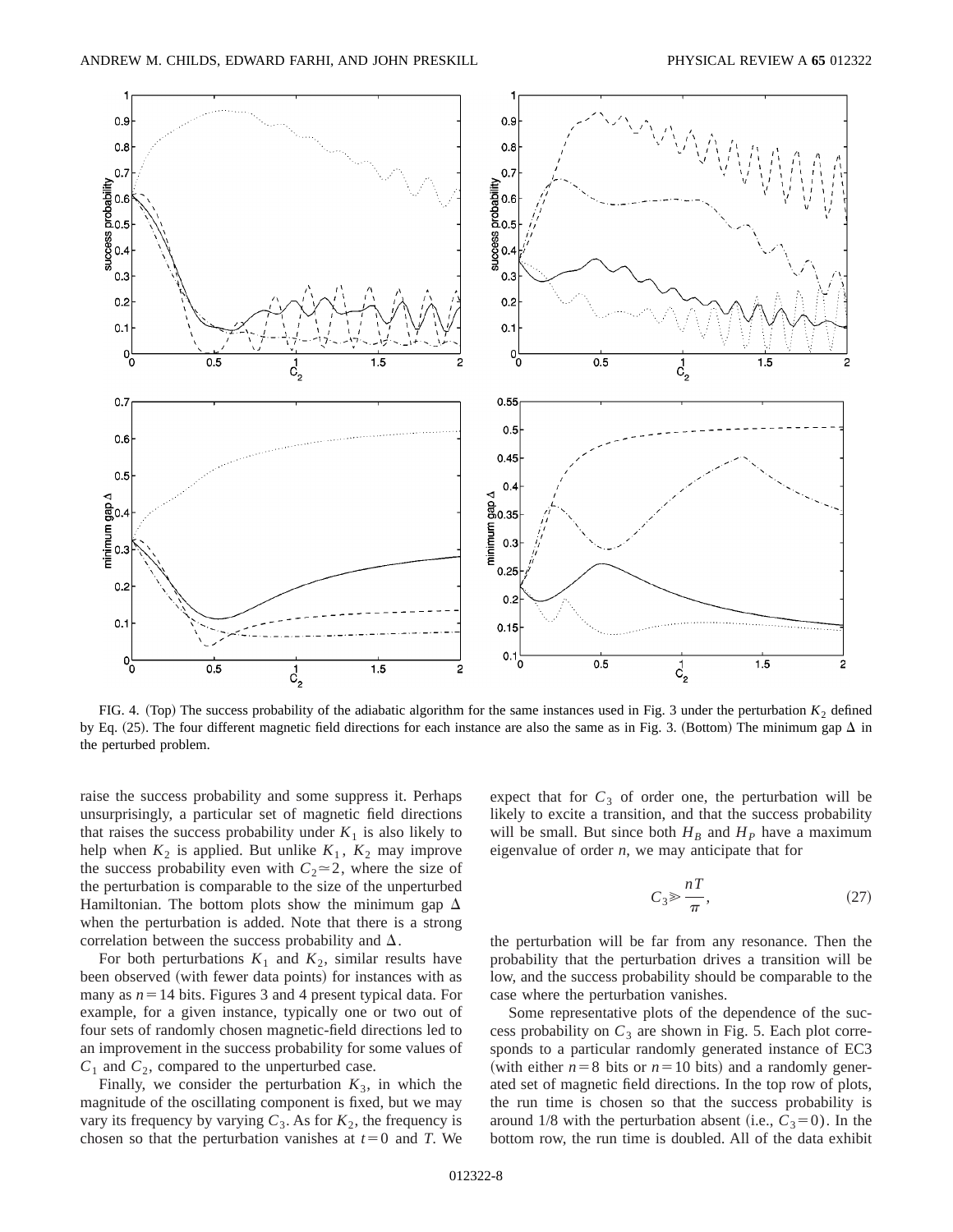

FIG. 5. The success probability as a function of the frequency  $C_3$  of the perturbation  $K_3$  defined in Eq. (26). The data in each plot were obtained for a randomly generated instance of EC3 with randomly generated magnetic-field directions. The data in the left column are for two instances with  $n=8$  bits, and the data in the right column are for two instances with  $n=10$  bits. For the top row, the run time is chosen so that the success probability is around  $1/8$  for  $C_3 = 0$ , and for the bottom row, the run time is twice as long. The leftmost points in each plot correspond to  $C_3 = 0$ , so the perturbation is absent for all *t*.  $C_3$  takes integer values, so the lines are included only to guide the eye.

the expected qualitative trend. The leftmost point corresponds to  $C_3=0$ . For the smallest values of  $C_3>0$ , the success probability may not be too badly damaged; for somewhat larger values of  $C_3$ , it is heavily suppressed; and for sufficiently large  $C_3$ , it recovers to a value near the success probability in the absence of the perturbation. The value of  $nT/\pi$  is around 19 and 39 for the upper and lower  $n=8$ plots and is around 38 and 76 for the upper and lower *n*  $=$  10 plots, so the estimate  $(27)$  turns out to be reasonable.

Another conspicuous feature of the plots in Fig. 5 is that the success probability tends to oscillate between even and odd values of  $C_3$ , though whether even or odd values are favored varies from case to case. This occurs because the perturbation's time average vanishes for  $C_3$  even, so that its integrated effect is weaker than for  $C_3$  odd. Since a small perturbation might either help or hurt, the success probability is slightly enhanced for odd  $C_3$  in some cases, and is slightly suppressed in other cases.

### **VI. CONCLUSIONS**

We have conducted numerical simulations to investigate the fault tolerance of adiabatic quantum computation, and our results are consistent with the claim that this algorithm is robust against decoherence and certain kinds of random unitary perturbations. Thus, if a physical system could be engineered with interactions reasonably well described by a Hamiltonian that smoothly interpolates from an initial  $H_B$  to a final  $H<sub>P</sub>$  corresponding to an interesting combinatorial search problem, and if the gap remains large throughout the interpolation, that system might be a powerful computational device.

Although we have viewed unitary perturbations as noise, the fact that they sometimes raise the success probability suggests a possible way to speed up the adiabatic algorithm. The algorithm finds the ground state of  $H<sub>P</sub>$  by starting the system in the ground state of  $H_B$ . The quantum state evolves